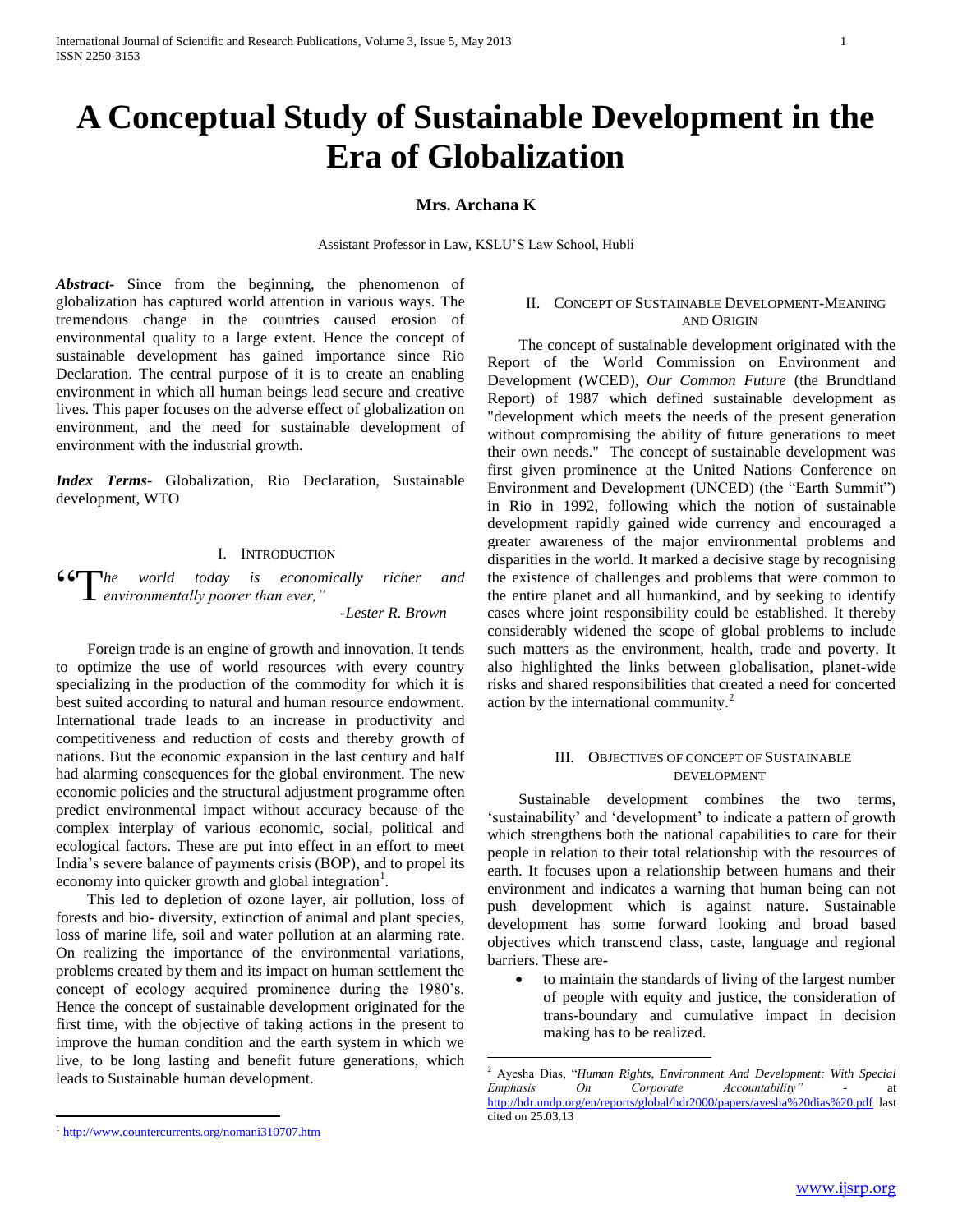- to conserve and protect earth's natural resources from misuse and wasteful consumption.
- to innovate new technology and scientific techniques which work in unison with laws of nature and not opposed to it.
- to respect diversity and involve local and indigenous communities for a more grass roots oriented and relevant development policies.
- to plan international institutions which recognize the requirements of poor nations and support them to achieve their growth targets without destroying their natural wealth and environment
- to seek peaceful co- existence of all nations of the world; this demands honoring of treaties and international agreements.

 Sustainable development is, thus, a desired direction of change and provides a framework to decide developmental actions by nation's communities and individuals.<sup>3</sup>

 Conceptually, sustainable development can be conceived of as integrating three 'pillars'; namely- International Environmental Law, International Human Rights Law and International Economic Law. The integrated structure of sustainable development is such that it requires support from each of the pillars.<sup>4</sup> In stating that human beings are at the centre of concern for sustainable development and that they are entitled to a healthy and productive life in harmony and nature, Principle 1 of the Rio Declaration employed language of Human Rights Law. The emergence of sustainable development has coincided with a broadly increasing consensus in International Human Rights. The third pillar of sustainable development is International Economic Law. Concepts of Economic Law have been borrowed as concepts of International Environmental Law.

They are-

 $\overline{a}$ 

- The concept of internalizing the economic costs of pollution and environmental degradation, referred to in environmental law as "full cost pricing";
- The "polluter pays principle" which seeks to make the polluter fully responsible for all costs of pollution, be they economic, human, social or cultural;
- The concept of environmental responsibility and liability based upon a product's "cradle-to grave lifecycle"; and,
- The mechanism of "economic instruments" which provide incentives and disincentives regarding desired environmental performance or behavior.

## IV. GLOBALIZATION AS NEW ECONOMIC POLICY

 Now major objective of new economic policy in India is globalization. Globalization can be defined as, "a business philosophy of viewing one's business in a global perspective in terms of global outlook, using globally viable technology, offering the products and services which can better satisfy the customer needs in a global environment, maintaining a quality in adherence to global standards an identity of global citizenship and ultimately fostering a global organizational and business culture".

 The core idea of globalization is that more trade is better for all the parties concerned. Any action that interferes with the free flow of capital, goods and services, would produce sub-optimal results. The term globalization means the opening up of the economy for world market by attaining international competitiveness. Globalization is considered as an important element in the reform package and it has four parameters:

- 1 Permitting free flow of goods by reducing or removing trade barriers between the countries;
- 2 Creation of an environment for free flow of capital between the countries;
- 3 Creation of an environment, permitting free flow of technology between the countries; and
- 4 From the point of view of developing country, creation of an environment in which free movement of labour can take place in different countries of the world.<sup>5</sup>

 In response to trade and foreign investment opportunity resulting from globalization, a large and growing number of developing countries including India have embarked on the liberalization of their trade and foreign investment regimes, as well as the adaptation of their domestic economic structures and straightening of their export capacity.<sup>6</sup>

#### V. EFFECTS OF GLOBALISATION ON ENVIRONMENT

 Economic development means very often an increase of pressure on the environment. Starting with the impact on the environment; there is one point of view that since globalization stimulates economic growth, trade, investments etc., will consequently lead to more pollution and environmental degradation. In this point of view, most of the environmental damage is a by-product of the process of socioeconomic development. The impact of globalization on environment needs to be continuously addressed in Indian context which profoundly remains in the transition.

 In spite of the potential of globalization to economic convergence it paved for an increase in inequality resulting in increased environmental impacts such as climate change, protection of the ozone layer, biodiversity and desertification. But these international trade arrangements and environmental agreements contain very few provision for harmonizing trade and environment trade and development.<sup>7</sup> Globalisation and its effects have caused anxiety worldwide about the direction that

<sup>&</sup>lt;sup>3</sup> Suchinmayee Rachna, "Gender, human rights and Environment", 2008, Nice Printing Press, Delhi. pp.131-132 4 Ibid.

 $\overline{a}$ <sup>5</sup> Ruddar Datt and K.P.M. Sundaram, "*Indian Economy*", 40<sup>th</sup> ed, New Delhi: S. Chand and Company Ltd, 1999, p.724.

<sup>6</sup> David Woodward, "*Effects of Globalization and Liberalization on Poverty: Concepts and Issues*", A Paper presented in an inter-agency seminar on "*Globalization and Liberalization: Effects of International Relations on Poverty*", Held in Geneva, Switzerland from  $15<sup>th</sup>$  to  $17<sup>th</sup>$  April 1996, pp. 68-69.

<sup>7</sup> Dr. Zafar Mahfooz Nomani, "*Environment, Sustainable Development And Globalisation: A Plea To Indian Legislatures"*, 31 July, 2007**,** Countercurrents.org